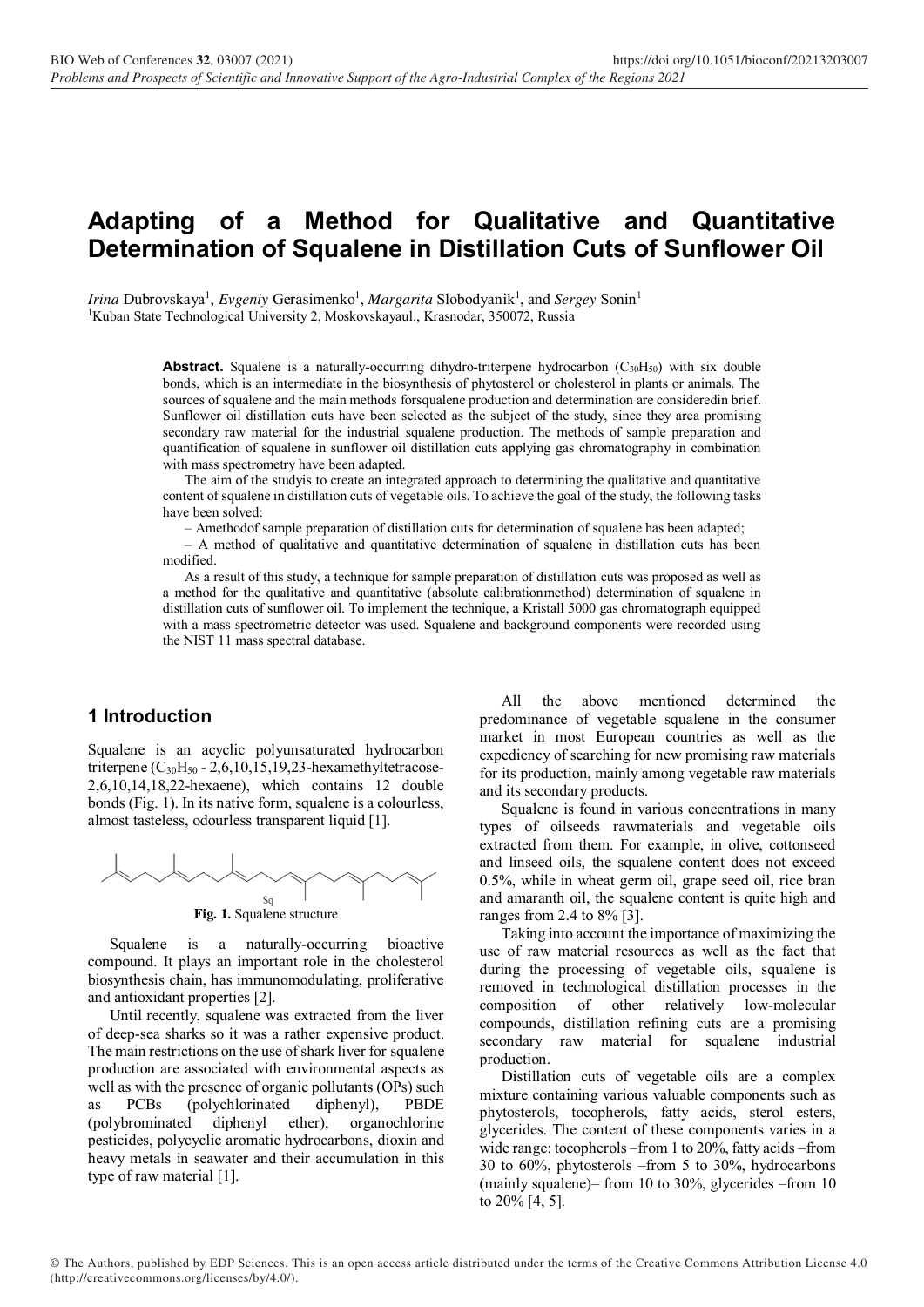Squalene obtaining and its use as a physiologically functional ingredient suggests the need to control its content applying effective available instrumental methods of analysis.

One of the main modern methods of analysis used for the quantitative determination of squalene is high performance liquid chromatography (HPLC), including in combination with mass spectrometry (HPLC / MS).

One of the examples of applying a technique that allows determining squalene in the presence of triglycerides is given in [6] where the use of a reverse phase HPLC method with a refractometric detector and an acetone-acetonitrile (1:1) mobile phaseare described. Another method based on size exclusion chromatography with a refractometric detector was proposed in [7] for the simultaneous determination of mono-, di-, triglycerides and squalene. The studied samples of oil are preliminarily dissolved in tetrahydrofuran and analyzed on three columns of Ultrastyragel 50, 100 and 500 Å (25 cm  $\times$  0.77 cm) filled with styrene-divinylbenzene copolymer and connected in series.

Several authors [8] reported on the use of UV and diode array detectors for squalene determination. They proposed a combined HPLC / UV separation and determination method (λ: 214 nm – squalene; 280 nm – tocopherol) for the simultaneous quantitative determination of squalene and tocopherol from amaranth seed oil. It was proposed to use methanol / isopropanol / acetic acid as a mobile phase in a volume ratio of 91.95 / 8.00 / 0.05 at a flow rate of 1.2 ml / min.

In afull-scale study [9] squalene and its oxidation products were identified and analyzed by LC / APCI-MS (liquid chromatography / atmospheric pressure chemical ionization mass spectrometry). The method allows determiningsqualene epoxy and squalene and its hydroperoxides by latent fingerprints.

Along with liquid chromatography methods, there are gas chromatographic methods for the determination of squalene, but they were used for such products as amaranth seeds and vegetable oils.

Despite the wide variety of existing methods for squalene determination, all of them are rather labourious and require the use of expensive instruments and reagents.

Thus, the analysis of the existing methods for the quantitative determination of squalene showed that with regard to the distillation cuts of vegetable oils, it is necessary to adapt the sample preparation method as well as modify the gas chromatography method since it is more accessible for most analytical laboratories including industrial ones.

**The purpose of the study** is to develop an integrated approach to the determination of the qualitative and quantitative content of squalene in the distillation cuts of vegetable oils.

To achieve the set research goal, the following tasks were solved:

– The method of sample preparation of distillation cuts for the determination of squalene was adapted;

- A scheme for the qualitative and quantitative determination of squalene in distillation cuts was developed.

Dissolution of the sample in hexane is one of the methods of sample preparation of fatty products in order to determine squalene in them [10]. However, it should be taken into account that squalene is a liquid with a boiling point of about 280°C, and triglycerides in fatty products have a boiling point much higher and will settle on the column without being able to evaporate, which will lead to its rapid wear.

Moreover, quantitative squalene determination by means of direct analysis is challenging due to the overlap of the components at very low concentrations. Therefore, astageofadditionalprocessingisrequired[11].

Many known methods for quantitative scalene determination describe multistage and labourious sample preparation procedures, including fractionation using column chromatography, TLC, and, in some cases, derivatization [12].

Thus, the goal of the present studies is to create an analytical approach for qualitative and quantitative determination of squalene from natural sources.

## **2 Materials and methods of the study**

Distillation cuts of sunflower oil were selected as the objects of the study.

The simplest, most convenient and fairly accessible method for determining the qualitative and quantitative content of the components in a mixture is the method of gas-liquid chromatography with mass detection (GLC /  $MS$ 

The studies on the adaptation of the technique were carried out using an available Kristall 5000 chromatograph manufactured in Russia and equipped with a mass spectrometric detector.

The ionization mode of the mass spectrometer is an electron impact. Detection is carried out in selected ion mode (SIM), or by total ion current (SCAN) or in the mode of simultaneous recording of SIM / SCAN.

Separation was performed on a Zebron ZB-5MS column 30 m L  $\times$  0.25 mm ID  $\times$  0.25 µm df under the following modes:

Liquid phase:  $5\%$  -polysilarylene 95polydimethylsiloxane;

Temperature limits: from 60  $C^{\circ}$  to 325/350  $C^{\circ}$ ;

Chromatography conditions:

Carrier-gas is helium with a constant flow of 2.0 ml / min;

Column temperatureis 250 С°;

Vaporizertemperature is 270 C°;

Ionsourcetemperature is 250 C°;

Sample injection modeissplitless;

Detection was carried out in the total ion current (SCAN) mode in the m/z range of 40 - 500 Da.

For the qualitative determination of squalene, identification was carried out by comparing the mass spectra obtained during the experiment with the mass spectra of the NIST 11 mass spectra database.

A pretreatment method including saponification of the distillate and subsequent extraction of unsaponifiables with n-hexane was chosen as a sample preparation method.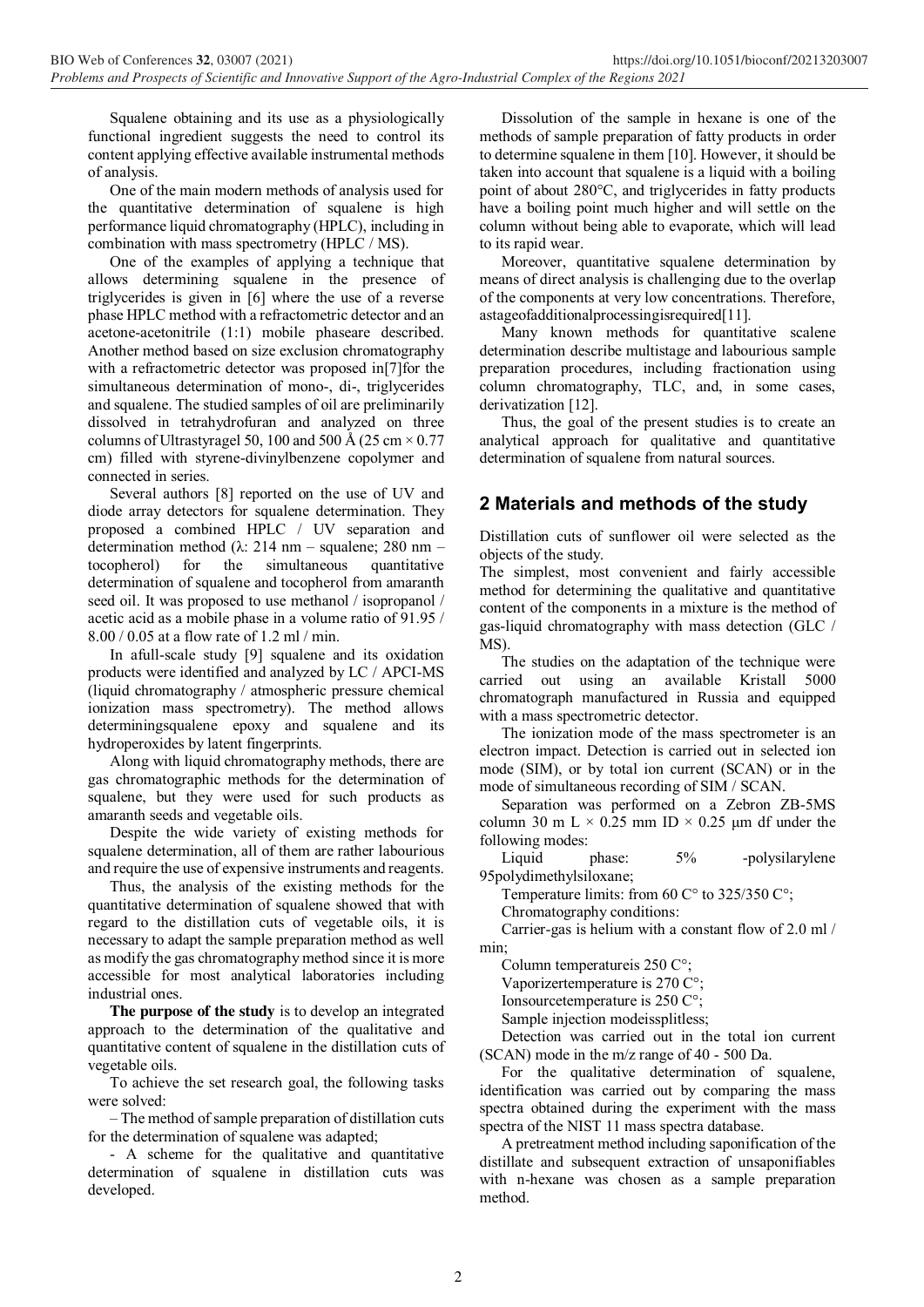### **3 Results and discussion**

At the first stage of the study, the method of gas chromatograph-mass spectrometric determination of squalene in distillation cuts was adapted. The quantitative determination of squalene was carried out using the method of absolute calibration. In this case, calibration solutions with concentrations from 1mg/ml to 5mg/ml were prepared from a standard sample of squalene Squalene ≥98%, liquid from Sigma-Aldrich, which covers the entire possible range of squalene content in distillation cuts.

In the specified concentration range, the calibration curve (Figure 2) had a straight-line relationship.

As a result of the construction of the calibration curve, an approximating function was obtained and the correlation coefficient was calculated;the correlation coefficient was 1.000, which indicates an appropriate degree of correspondence of the squalene concentration to the peak areas (mg/ml).

At the second stage of research, a sample of sunflower oil distillation cuts was prepared by saponifying 5g of the sample with  $50 \text{ cm}^3$  of an alcoholic solution of potassium hydroxide with a concentration of 2 mol/dm<sup>3</sup> for 1h.



**Fig. 2.** Calibrationcurveofthe dependence of the peak area on the concentration of squalene

Then,  $50 \text{ cm}^3$  of water was added; the contents of the flask were cooled, quantitatively transferred to a separatory funnel, and the flask was rinsed several times with hexane (the total volume was  $50 \text{ cm}^3$ ). All rinsing portions of hexane were transferred into the same separatory funnel, shaken vigorously for 1 min. Extraction with hexane was carried out 6 times. The combined hexane extracts were first washed with weakly alkaline 50% alcohol, and then, to remove soap residues, they were repeatedly washed with  $25 \text{ cm}^3$  portions of  $50\%$ alcohol (without alkali) until phenolphthalein ceased to give a red colouration of the washing liquid (previously diluted with double-triple volume of water).

The washed hexane extract was quantitatively transferred into a pre-dried and weighed flask, pouring the solution through a funnel with a paper filter.

Hexane was distilled off on a rotary evaporator. The resulting residue was dried at the temperature of 80 °C to a constant weight; weighing was carried out every 15 min.

The resulting non-saponifiable fraction was dissolved in 50  $\text{cm}^3$  of hexane and 5 μl of the resulting solution was subjected to chromatography. The chromatogram of sunflower oil distillation cuts is given in Figure 3.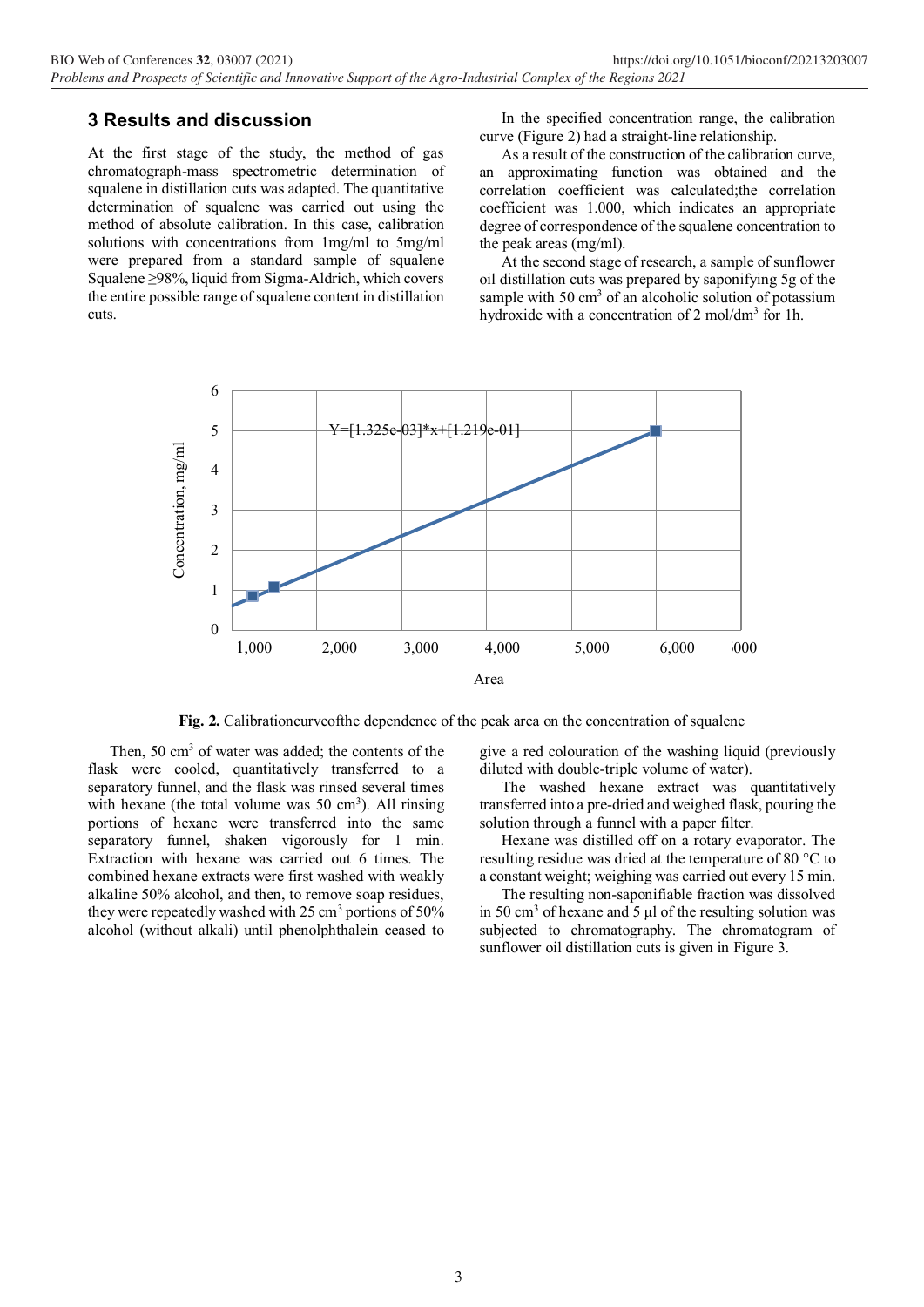

**Fig. 3**. Chromatogram of a sample of distillation cuts

In the specified subject of thestudy, in addition to squalene, the following dominant components were

found: eicosenic acid, tocopherol, campesterol, stigmasterol, and β-sitosterol.

The results are given in the following table 1.

|  |  | Table 1. Component composition of distillation cuts |  |  |  |
|--|--|-----------------------------------------------------|--|--|--|
|--|--|-----------------------------------------------------|--|--|--|

|  | Таблица кандидатов |  |  |
|--|--------------------|--|--|
|  |                    |  |  |
|  |                    |  |  |
|  |                    |  |  |

| N <sub>2</sub> | Время | Название                                                                           | P. %  | Match  | R.Match | CAS#             | NIST#  | Библиотека |
|----------------|-------|------------------------------------------------------------------------------------|-------|--------|---------|------------------|--------|------------|
| 1.             | 9.14  | Squalene                                                                           | 27,95 | 868.00 | 870,00  | 111-02-4         | 290792 | mainlib    |
|                |       | 2,6,10,14,18-Pentamethyl-2,6,10,14,18-<br>eicosapentaene                           | 13,57 | 849,00 | 854,00  | 75581-03-2       | 195490 | mainlib    |
|                |       | 1.6.10.14.18.22-Tetracosahexaen-3-ol.<br>2,6,10,15,19,23-hexamethyl-, (all-E)-(±)- | 9.03  | 837.00 | 850,00  | 97232-74-1       | 412578 | mainlib    |
| 2              | 9.47  | Eicosane, 2-methyl-                                                                | 7.85  | 840,00 | 872,00  | 1560-84-5        | 113884 | mainlib    |
|                |       | Nonadecane, 2-methyl-                                                              | 6,01  | 833,00 | 872,00  | 1560-86-7        | 113882 | mainlib    |
|                |       | Octadecane, 2-methyl-                                                              | 4,84  | 828,00 | 879,00  | 1560-88-9        | 114071 | mainlib    |
| 3              | 10.72 | y-Tocopherol                                                                       | 59.77 | 724.00 | 756.00  | 7616-22-0        | 374719 | mainlib    |
|                |       | <b>B-Tocopherol</b>                                                                | 13,64 | 683.00 | 713,00  | 148-03-8         | 374735 | mainlib    |
|                |       | (R)-6-Methoxy-2,8-dimethyl-2-((4R,8R)-<br>4,8,12-trimethyltridecyl)chroman         | 13,11 | 682,00 | 716,00  | 1116113-36-<br>O | 412774 | mainlib    |
| 4              | 11,44 | dl-a-Tocopherol                                                                    | 44,77 | 855,00 | 857,00  | 10191-41-0       | 230590 | mainlib    |
|                |       | <b>Vitamin E</b>                                                                   | 21,74 | 836,00 | 838,00  | 59-02-9          | 374713 | mainlib    |
|                |       | α-Tocopherol-β-D-mannoside                                                         | 11,86 | 819,00 | 820,00  | нет              | 156682 | mainlib    |
| 5              | 12,62 | Campesterol                                                                        | 54,26 | 866,00 | 869,00  | 474-62-4         | 151556 | mainlib    |
|                |       | 5-Cholestene-3-ol, 24-methyl-                                                      | 14.79 | 835.00 | 846,00  | 290299-12-6      | 214174 | mainlib    |
|                |       | Ergost-5-en-3-ol. (38)-                                                            | 13.64 | 833,00 | 881,00  | 4651-51-8        | 36777  | mainlib    |
| 6              | 12.96 | Stigmasterol                                                                       | 67.49 | 874,00 | 877,00  | 83-48-7          | 352610 | mainlib    |
|                |       | Cholesta-22,24-dien-5-ol, 4,4-dimethyl-                                            | 14,12 | 827.00 | 841.00  | нет              | 128661 | mainlib    |
|                |       | Stigmasta-5,22-diene, 3-methoxy-,<br>$(36.22E) -$                                  | 8,13  | 811.00 | 822,00  | 10453-25-5       | 214178 | mainlib    |
| 7              | 13.72 | <b>v-Sitosterol</b>                                                                | 71,93 | 865,00 | 873,00  | 83-47-6          | 151558 | mainlib    |
|                |       | Campesterol                                                                        | 3.18  | 739,00 | 815,00  | 474-62-4         | 151556 | mainlib    |
|                |       | <b>B-Sitosterol</b>                                                                | 2,93  | 737,00 | 812,00  | 83-46-5          | 251915 | mainlib    |

### **4 Conclusion**

As a result of this study, a method for sample preparation of distillation cuts has been proposed as well as a method for qualitative and quantitative (method of absolute calibration) detection of squalene in distillation cuts of sunflower oil has been developed. The gas chromatograph-mass spectrometric method was used as

an analytical tool. Squalene and background components were recorded using the NIST 11 mass spectra database.

*The study was carried out within the framework of the state assignment of the Ministry of Education and Science of the Russian Federation, FZEZ-2020-0004 project.*